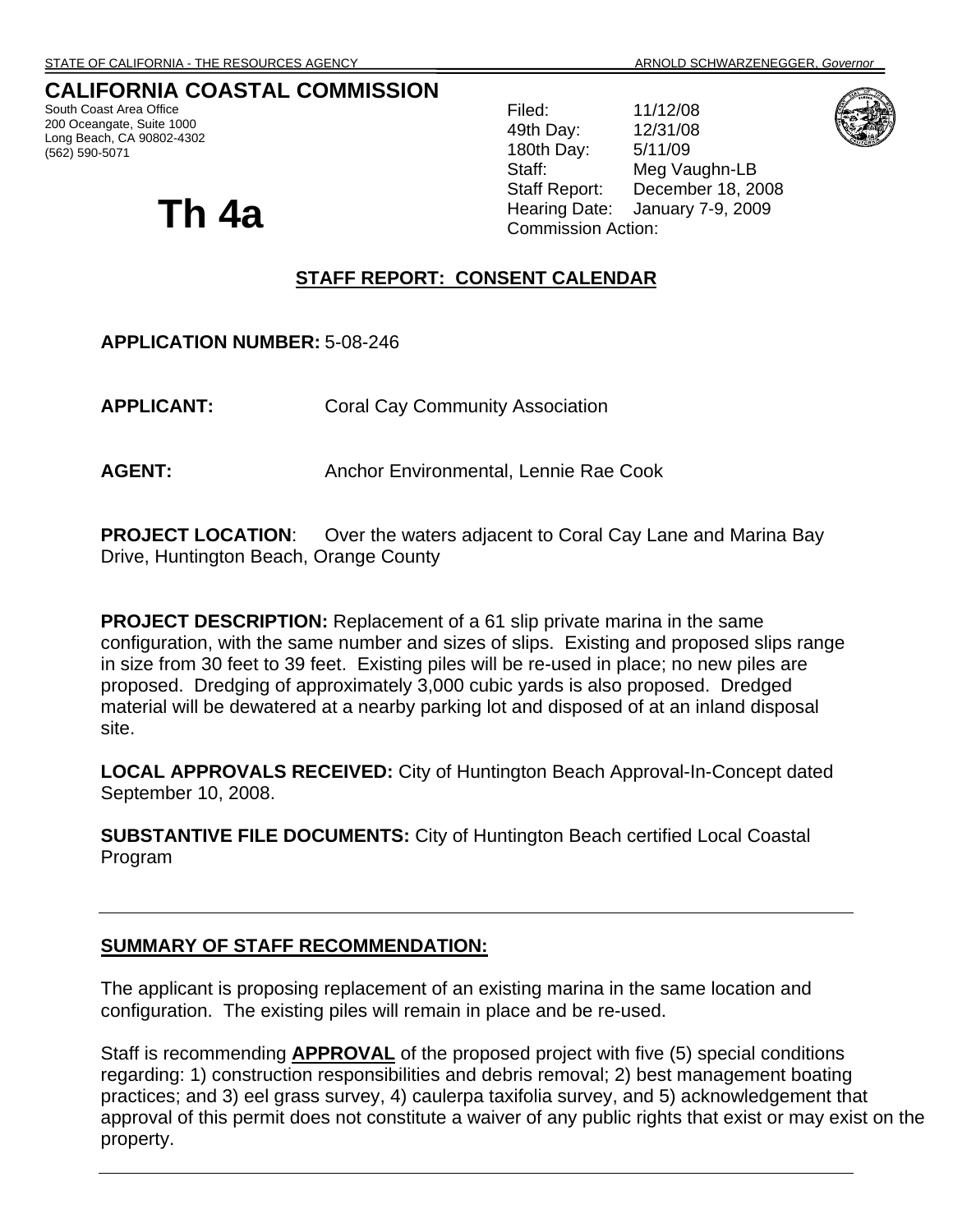## **STAFF RECOMMENDATION:**

Staff recommends that the Commission **APPROVE** the permit application with special conditions.

## **MOTION:**

*I move that the Commission approve the coastal development permit applications included on the consent calendar in accordance with the staff recommendations.*

Staff recommends a **YES** vote. Passage of this motion will result in approval of all the permits included on the consent calendar. The motion passes only by affirmative vote of a majority of the Commissioners present.

## **RESOLUTION:**

## **I. APPROVAL WITH CONDITIONS**

The Commission hereby **APPROVES** a coastal development permit for the proposed development and adopts the findings set forth below on grounds that the development as conditioned will be in conformity with the policies of Chapter 3 of the Coastal Act and will not prejudice the ability of the local government having jurisdiction over the area to prepare a Local Coastal Program conforming to the provisions of Chapter 3. Approval of the permit complies with the California Environmental Quality Act because either 1) feasible mitigation measures and/or alternatives have been incorporated to substantially lessen any significant adverse effects of the development on the environment, or 2) there are no further feasible mitigation measures or alternatives that would substantially lessen any significant adverse impacts of the development on the environment.

## **II. STANDARD CONDITIONS**

- 1. Notice of Receipt and Acknowledgment. The permit is not valid and development shall not commence until a copy of the permit, signed by the permittee or authorized agent, acknowledging receipt of the permit and acceptance of the terms and conditions, is returned to the Commission office.
- 2. Expiration. If development has not commenced, the permit will expire two years from the date this permit is reported to the Commission. Development shall be pursued in a diligent manner and completed in a reasonable period of time. Application for extension of the permit must be made prior to the expiration date.
- 3. Interpretation. Any questions of intent or interpretation of any condition will be resolved by the Executive Director or the Commission.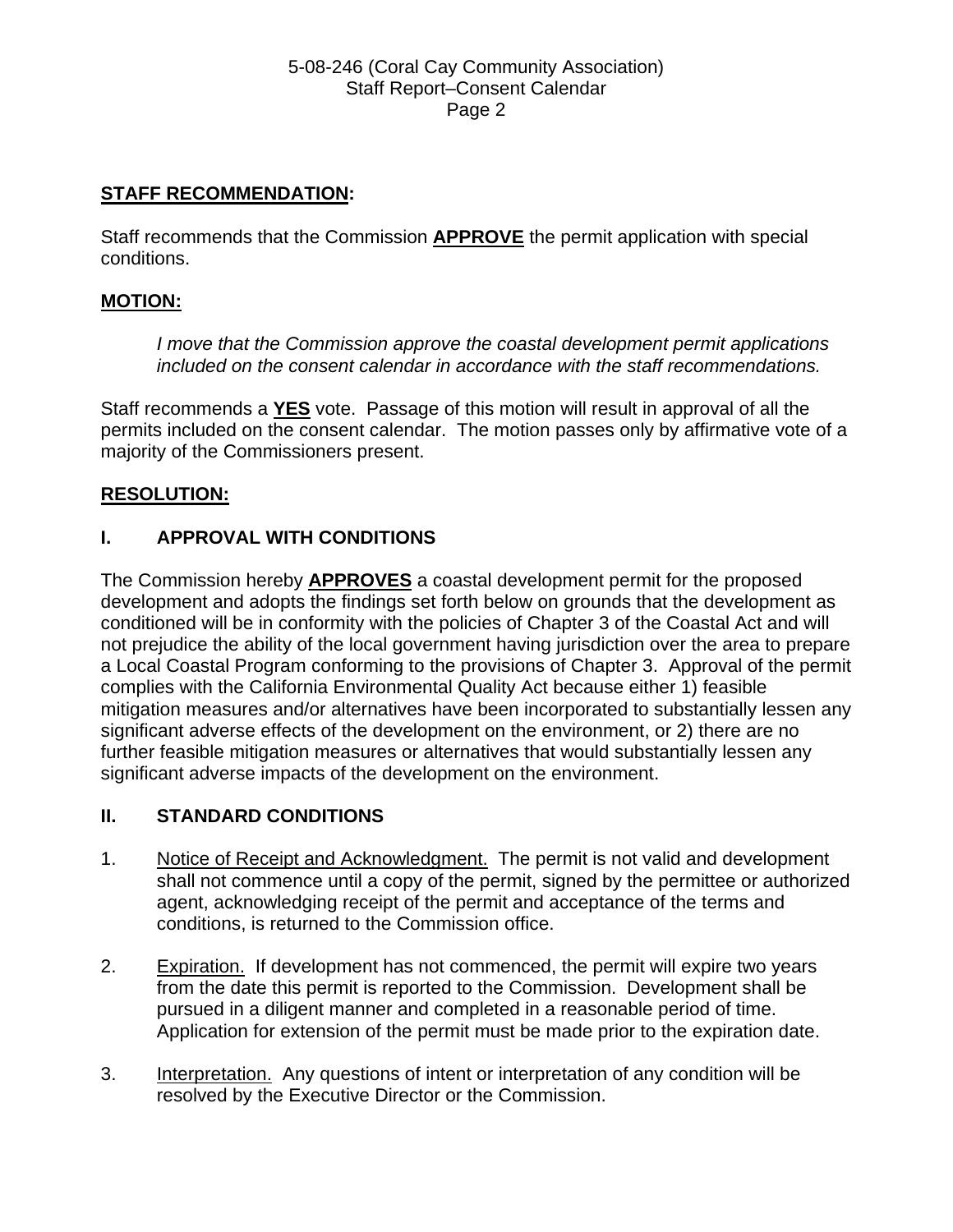- 4. Assignment. The permit may be assigned to any qualified person, provided assignee files with the Commission an affidavit accepting all terms and conditions of the permit.
- 5. Terms and Conditions Run with the Land. These terms and conditions shall be perpetual, and it is the intention of the Commission and the permittee to bind all future owners and possessors of the subject property to the terms and conditions.

## **III. SPECIAL CONDITIONS**

## **1. Construction Responsibilities and Debris Removal**

- (a) No construction materials, equipment, debris, or waste shall be placed or stored where it may be subject to wave, wind, or rain erosion and dispersion.
- (b) Any and all construction material shall be removed from the site within 24 hours of completion of construction.
- (c) Machinery or construction materials not essential for project improvements shall not be allowed at any time in the intertidal zone.
- (d) If turbid conditions are generated during construction a silt curtain shall be utilized to control turbidity.
- (e) Floating booms shall be used to contain debris discharged into coastal waters and any debris discharged shall be removed as soon as possible but no later than the end of each day.
- (f) Non-buoyant debris discharged into coastal waters shall be recovered by divers as soon as possible after loss.

## **2. Best Management Practices Program**

By acceptance of this permit the applicant agrees that the long-term water-borne berthing of boat(s) in the approved marina docks and/or boat slips will be managed in a manner that protects water quality pursuant to the implementation of the following BMPs.

- (a) Boat Cleaning and Maintenance Measures:
	- 1. In-water top-side and bottom-side boat cleaning shall minimize the discharge of soaps, paints, and debris.
	- 2. In-the-water hull scraping or any process that occurs under water that results in the removal of paint from boat hulls shall be prohibited. Only detergents and cleaning components that are designated by the manufacturer as phosphate-free and biodegradable shall be used, and the amounts used minimized.
	- 3. The applicant shall minimize the use of detergents and boat cleaning and maintenance products containing ammonia, sodium hypochlorite, chlorinated solvents, petroleum distillates or lye.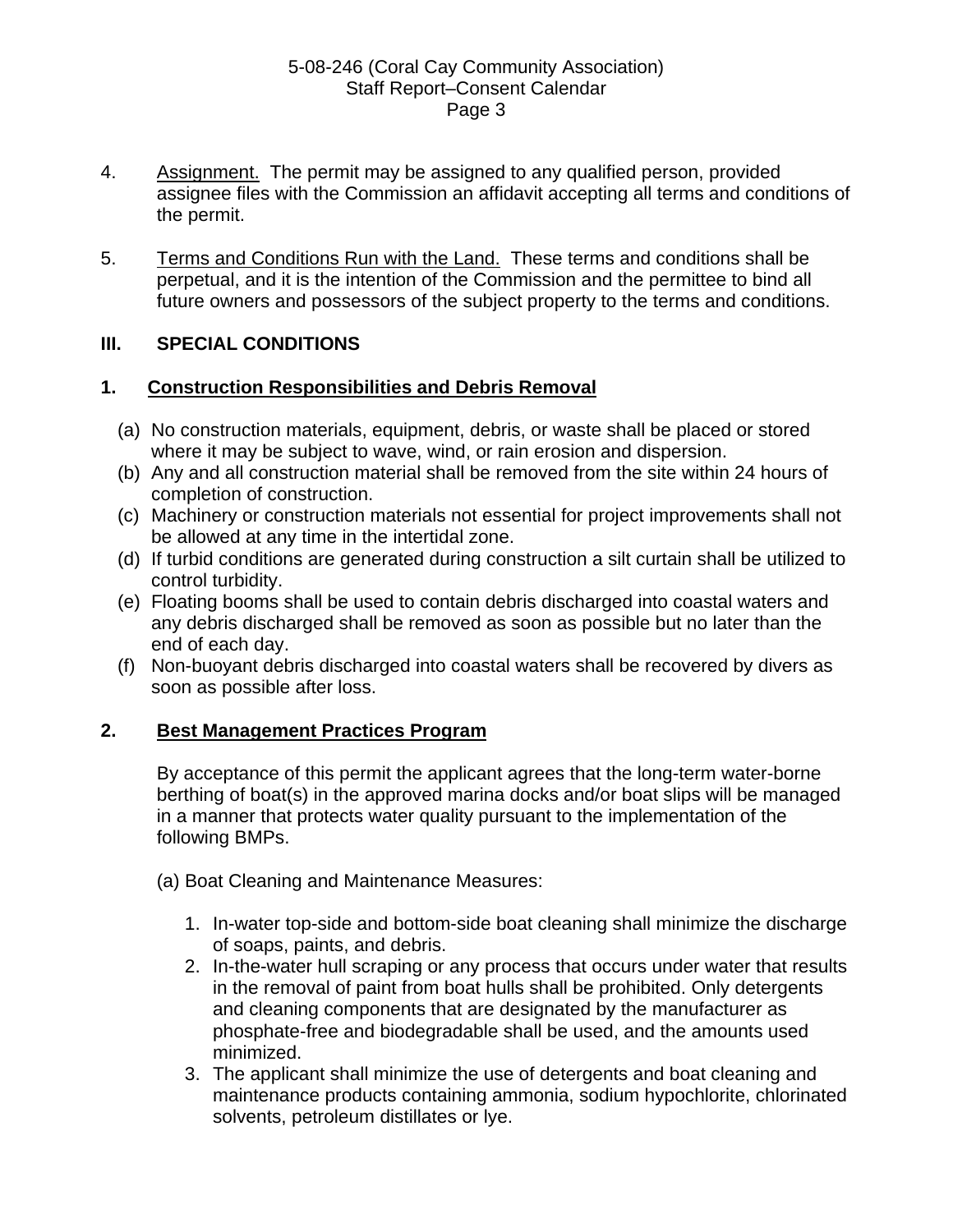- (b) Solid and Liquid Waste Management Measures:
	- 1. All trash, recyclables, and hazardous wastes or potential water contaminants, including old gasoline or gasoline with water, absorbent materials, oily rags, lead acid batteries, anti-freeze, waste diesel, kerosene and mineral spirits shall be disposed of in a proper manner and shall not at any time be disposed of in the water or gutter.
- (c) Petroleum Control Management Measures:
	- a. Boaters will practice preventive engine maintenance and will use oil absorbents in the bilge and under the engine to prevent oil and fuel discharges. Oil absorbent material shall be examined at least once a year and replaced as necessary. Used oil absorbents are hazardous waste in California. Used oil absorbents must therefore be disposed in accordance with hazardous waste disposal regulations. The boaters will regularly inspect and maintain engines, seals, gaskets, lines and hoses in order to prevent oil and fuel spills. The use of soaps that can be discharged by bilge pumps is prohibited.
	- b. If the bilge needs more extensive cleaning (e.g., due to spills of engine fuels, lubricants or other liquid materials), the boaters will use a bilge pump-out facility or steam cleaning services that recover and properly dispose or recycle all contaminated liquids.
	- c. Bilge cleaners which contain detergents or emulsifiers will not be used for bilge cleaning since they may be discharged to surface waters by the bilge pumps.

## **3. Eelgrass Survey**

**A. Pre Construction Eelgrass Survey**. A valid pre-construction eelgrass (Zostera marina) survey shall be completed during the period of active growth of eelgrass (typically March through October). The pre-construction survey shall be completed prior to the beginning of construction and shall be valid until the next period of active growth. The survey shall be prepared in full compliance with the "Southern California Eelgrass Mitigation Policy" Revision 8 (except as modified by this special condition) adopted by the National Marine Fisheries Service and shall be prepared in consultation with the California Department of Fish and Game. The applicant shall submit the eelgrass survey for the review and approval of the Executive Director within five (5) business days of completion of each eelgrass survey and in any event no later than fifteen (15) business days prior to commencement of any development. If the eelgrass survey identifies any eelgrass within the project area which would be impacted by the proposed project, the development shall require an amendment to this permit from the Coastal Commission or a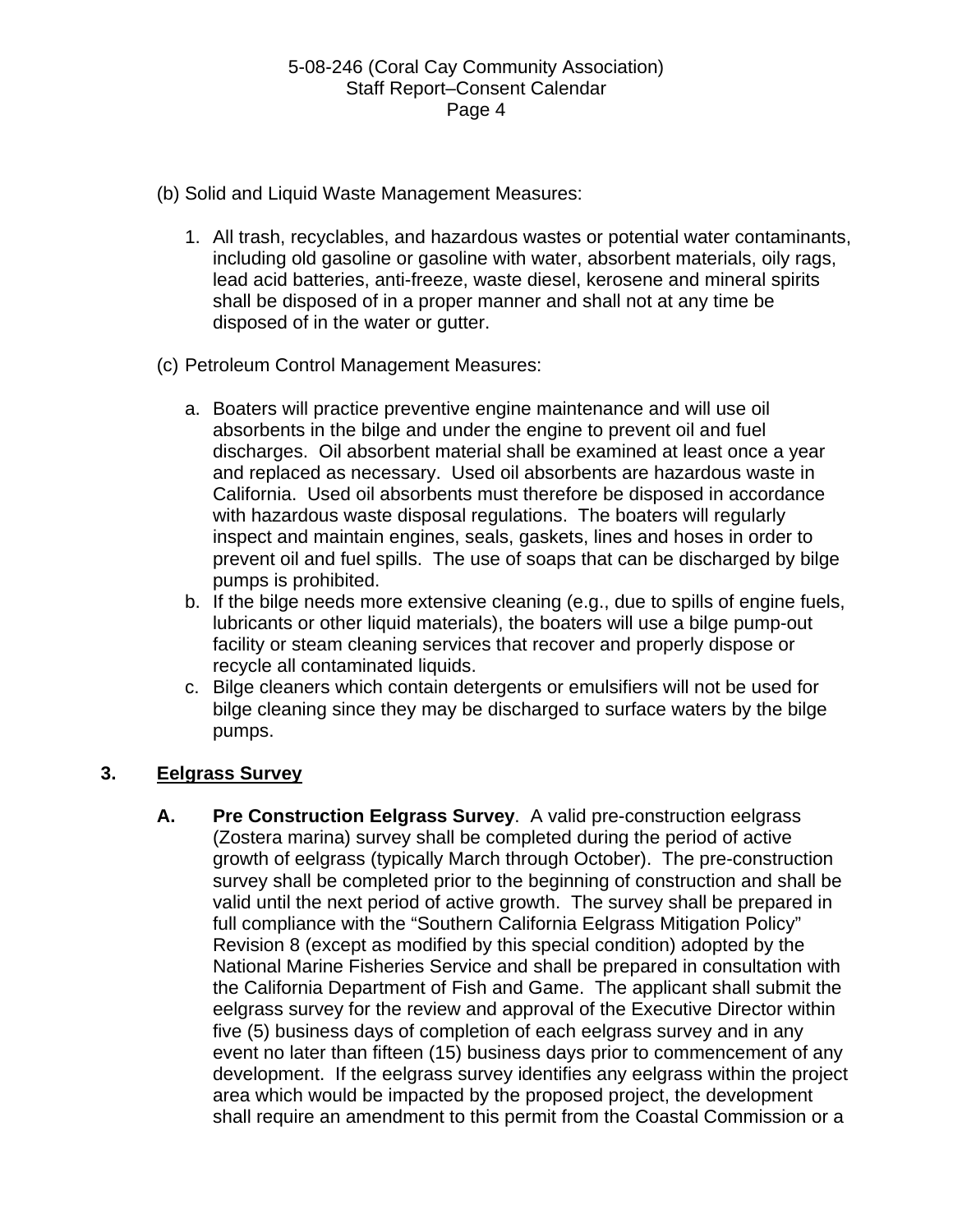new coastal development permit.

**B. Post Construction Eelgrass Survey**. If any eelgrass is identified in the project area by the survey required in subsection A of this condition above, within one month after the conclusion of construction, the applicant shall survey the project site to determine if any eelgrass was adversely impacted. The survey shall be prepared in full compliance with the "Southern California Eelgrass Mitigation Policy" Revision 8 (except as modified by this special condition) adopted by the National Marine Fisheries Service and shall be prepared in consultation with the California Department of Fish and Game. The applicant shall submit the post-construction eelgrass survey for the review and approval of the Executive Director within thirty (30) days after completion of the survey. If any eelgrass has been impacted, the applicant shall replace the impacted eelgrass at a minimum 1.2:1 ratio on-site, or at another location, in accordance with the Southern California Eelgrass Mitigation Policy. All impacts to eelgrass habitat shall be mitigated at a minimum ratio of 1.2:1 (mitigation:impact). The exceptions to the required 1.2:1 mitigation ratio found within SCEMP shall not apply. Implementation of mitigation shall require an amendment to this permit or a new coastal development permit unless the Executive Director determines that no amendment or new permit is required.

## **4. Pre-construction** *Caulerpa Taxifolia* **Survey**

- A. Not earlier than 90 days nor later than 30 days prior to commencement or re-commencement of any development authorized under this coastal development permit (the "project"), the applicants shall undertake a survey of the project area and a buffer area at least 10 meters beyond the project area to determine the presence of the invasive alga *Caulerpa taxifolia*. The survey shall include a visual examination of the substrate.
- B. The survey protocol shall be prepared in consultation with the Regional Water Quality Control Board, the California Department of Fish and Game, and the National Marine Fisheries Service.
- C. Within five (5) business days of completion of the survey, the applicants shall submit the survey:
	- i. for the review and approval of the Executive Director; and
	- ii. to the Surveillance Subcommittee of the Southern California Caulerpa Action Team (SCCAT). The SCCAT Surveillance Subcommittee may be contacted through William Paznokas, California Department of Fish & Game (858/467-4218) or Robert Hoffman, National Marine Fisheries Service (562/980-4043) or their successors.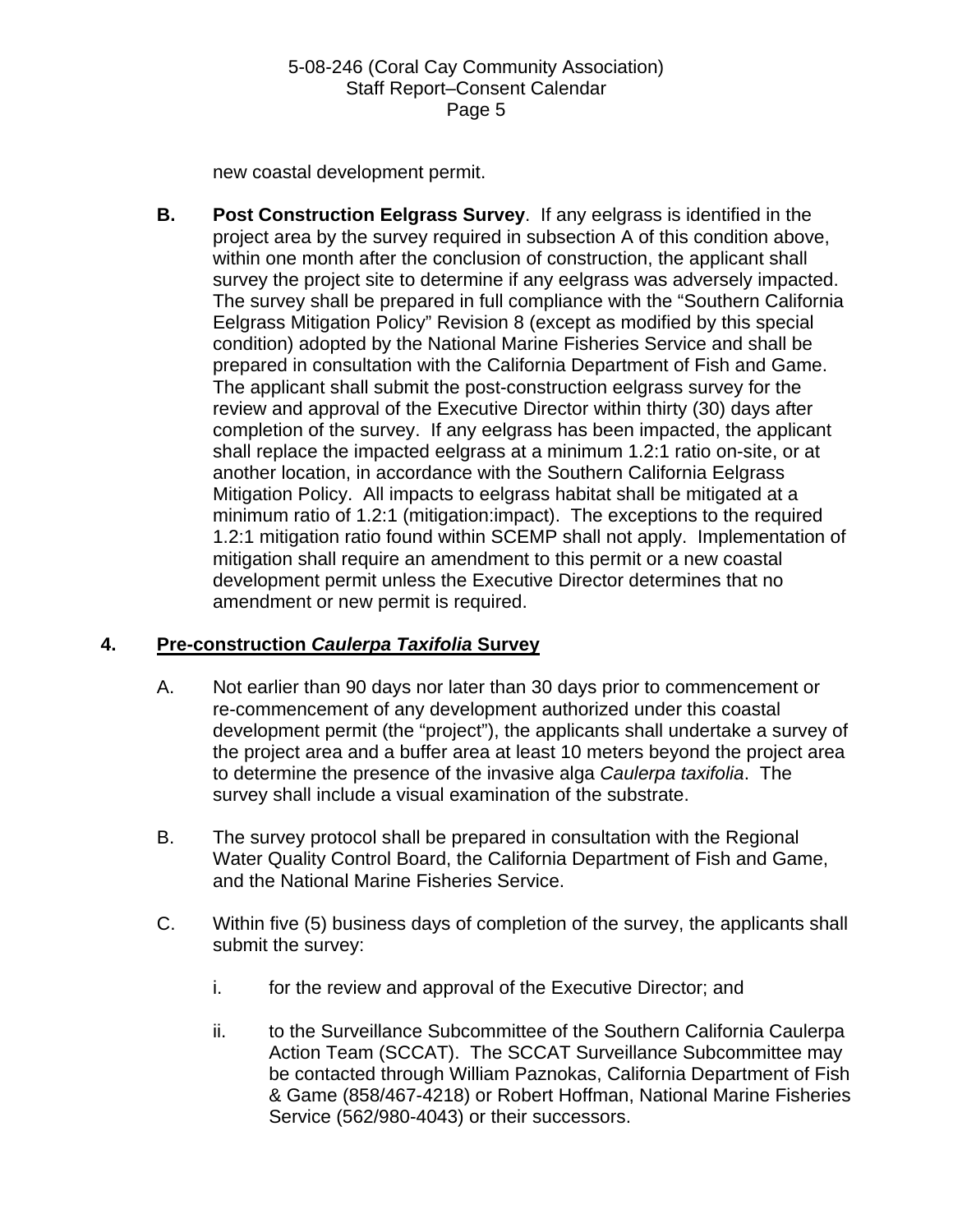D. If *Caulerpa taxifolia* is found within the project or buffer areas, the applicants shall not proceed with the project until 1) the applicants provide evidence to the Executive Director that all *C. taxifolia* discovered within the project area and all C. taxifolia discovered within the buffer area have been eliminated in a manner that complies with all applicable governmental approval requirements, including but not limited to those of the California Coastal Act, or 2) the applicants have revised the project to avoid any contact with *C. taxifolia*. No revisions to the project shall occur without a Coastal Commission approved amendment to this coastal development permit unless the Executive Director determines that no amendment is legally required.

## **5. Public Rights**

The Coastal Commission's approval of this permit shall not constitute a waiver of any public rights that exist or may exist on the property. The permittee shall not use this permit as evidence of a waiver of any public rights that may exist on the property.

## **IV. FINDINGS AND DECLARATIONS:**

The Commission hereby finds and declares:

## **A. PROJECT LOCATION AND DESCRIPTION**

The applicant is proposing to replace a 61 slip marina in the same configuration, with the same number and sizes of slips. Existing and proposed slips range in size from 30 feet to 39 feet. Existing piles will be re-used in place; no new piles are proposed. Dredging of approximately 3,000 cubic yards is also proposed. Dredged material will be dewatered at a nearby parking lot and disposed of at an inland disposal site. The Coral Cay marina was constructed in the 1970s and has exceeded its 25 year life expectancy. The existing marina is privately owned and use of the marina is restricted to Coral Cay Community Association owners/members. No change is proposed to the existing availability of the marina.

The floating docks and gangways (approximately 14,000 square feet) will be removed and replaced in-kind, with no-change in overwater coverage or slip mix. The existing and proposed slip sizes are listed below.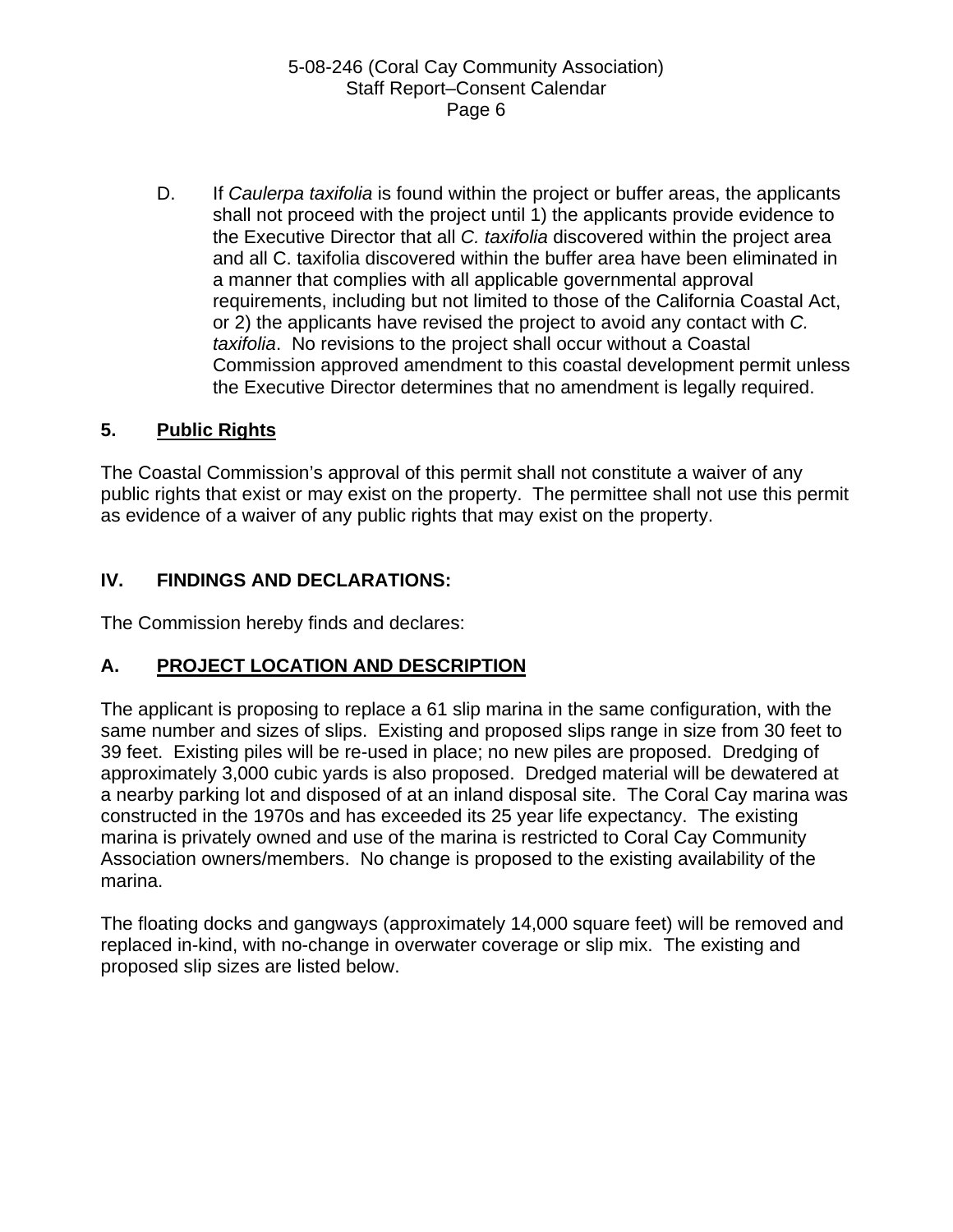| <b>Slip Size</b>             | <b>Number of Existing Slips</b> | <b>Number of Proposed Slips</b> |
|------------------------------|---------------------------------|---------------------------------|
| 30 feet                      |                                 |                                 |
| 32 feet                      |                                 |                                 |
| 34 feet                      | 11                              |                                 |
| 36 feet                      | 30                              | 30                              |
| 39 feet                      | 18                              | 18                              |
| <b>Total Number of Slips</b> | 61                              | 61                              |

Maintenance dredging of approximately 3,000 cubic yards of sediment is also proposed to return the marina to its design depth. The dredged material is proposed to be dewatered at a nearby site and trucked to an inland landfill outside the coastal zone. The proposed dredging itself, which is necessary to maintain navigation and is less than 100,000 cubic yards, does not require a coastal development permit (due to an exemption in the regulations for small dredging projects). The proposed dewatering at a site in the coastal zone does require a coastal development permit. The dredging is included in the project description as it is an integral part of the overall project.

The dredged material is proposed to be dewatered in a confined holding area in a nearby parking lot on Warner Avenue (see exhibit B), prior to transportation out of the coastal zone for disposal. The dredger is proposed to deploy a continuous floating silt-curtain around the area of dredging, as well as implement the expected Regional Water Quality Control Board water quality monitoring program. Once the material is placed on the upland dewatering site, it is proposed to be confined via placement behind a berm or dike constructed of materials such as sandbags, hay bales, k-rails, or similar and lined with a geotextile fabric (as needed unless hay bales are employed as these serve the same purpose.) The dredge material would then be evaporatively dewatered. The dredger is also proposed to deploy a silt curtain surrounding the dredge material transfer area to ensure that any turbidity generated during transfer to the uplands is contained within the work area. Permission from the owner of the dewatering site, a member of the Coral Cay Community Association, to conduct the dewatering operation has been granted (see exhibit E).

The dredge material is not suitable for beach replenishment (the material is too silty). Regarding the quality of the dredge material, the U.S. Environmental Protection Agency (EPA) states: "Based on [screening] results, coupled with the elevated PCB concentrations noted above, EPA has determined that the Coral Cays Marina sediment is NOT suitable for unconfined aquatic disposal at the LA-2 ocean disposal site. … Based on existing data, the Coral Cays Marina sediments may be left in place, or dredged and disposed at an appropriate upland or confined disposal site such as a landfill."

The proposed dewatering location is located in the coastal zone, within the City of Huntington Beach. The dewatering location falls within the jurisdiction of the City of Huntington Beach's Local Coastal Program. However, the City has ceded coastal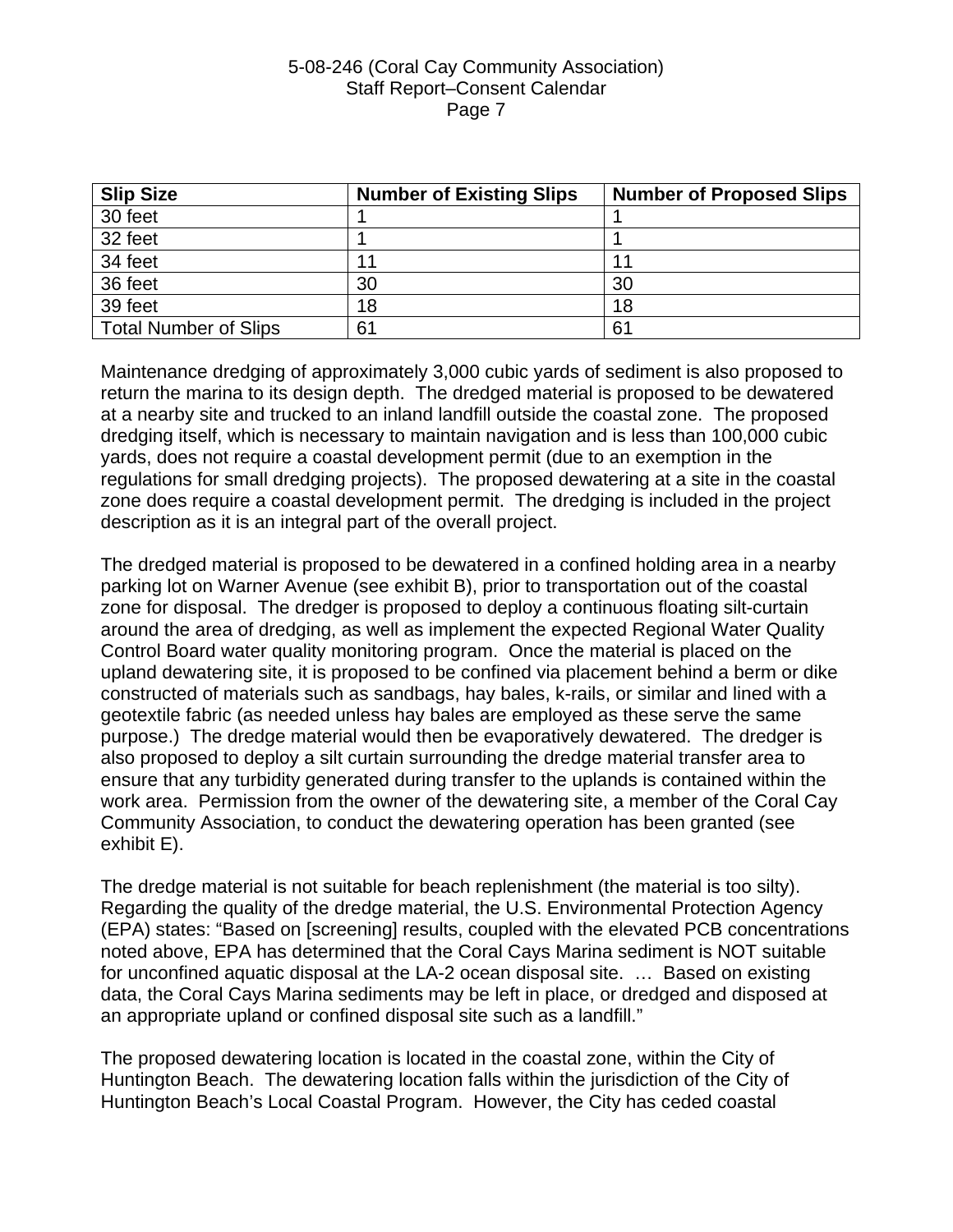development permit issuing authority for this portion of the proposed project to the Coastal Commission (see exhibit D).

In addition to use of a silt curtain and measures described as part of the dewatering process, the project proposes additional water quality measures. Water quality is not expected to be adversely impacted with implementation of these measures and because 1) the marina is an isolated basin off the main channel, 2) the currents and tidal influences are minor in this area of Huntington Harbour, and 3) a biological assessment was conducted for the subject site and no sensitive habitat was identified in the area. The proposed use of silt curtains is expected to confine any resuspended sediment in the marina basin. The applicant is also proposing to conduct daily turbidity measurements. If water quality monitoring reveals that water quality is at risk from turbidity, Best Management Practices (BMPs), such as slowing the production rate, will be implemented. Other BMPs proposed include disposal of all debris and trash in suitable trash containers on land or on the work barge at the end of each construction day; discharge of hazardous material into Huntington Harbour will be prohibited; and local state and federal water quality regulations will be fully complied with.

A Marine Biological Survey was conducted by Coastal Resources Management, in October 2008. Few invertebrates and fish were observed within the subject area. No sensitive plant or animal species were observed at the subject site. That survey found the subject site to be comprised of unvegetated, soft bottom. Within the area of the dredge footprint, the entire soft-bottom invertebrate community will be temporarily removed. The Marine Biological Survey found that project impacts on the benthic community are not significant because 1) the site does not offer suitable habitat for a robust benthic community, and, 2) the benthic community is expected to re-colonize quickly following dredging activities.

The Marine Biological Survey also surveyed the site for eelgrass and caulerpa taxifolia and neither was found at the subject site. In addition, Special Condition 4 requires a *Caulerpa taxifolia* survey not more than 90 days prior to commencement of construction. The surveys are valid for a limited period of time (until the next growing season for eelgrass and 90 days for *Caulerpa taxilfolia*). If construction does not occur within the respective time periods, subsequent surveys will be required. Special Conditions 3 and 4 identify the procedures necessary to be completed prior to beginning construction in case the surveys expire prior to commencement of construction. In addition, Special Conditions 3 and 4 identify post-construction eelgrass and Caulerpa taxifolia procedures.

The proposed marina replacement project is located within the City of Huntington Beach, which has a certified Local Coastal Program. However, due to the project location seaward of the mean high tide line, the project is within an area of the Commission's retained permit jurisdiction. Nonetheless, the City's certified Local Coastal Program may be used as guidance. The land use designation at the site is Open Space – Water (OS – W). The site is zoned Open Space Water Recreation. The proposed development is consistent with the City's certified LCP, specifically with Implementation Plan Chapter 213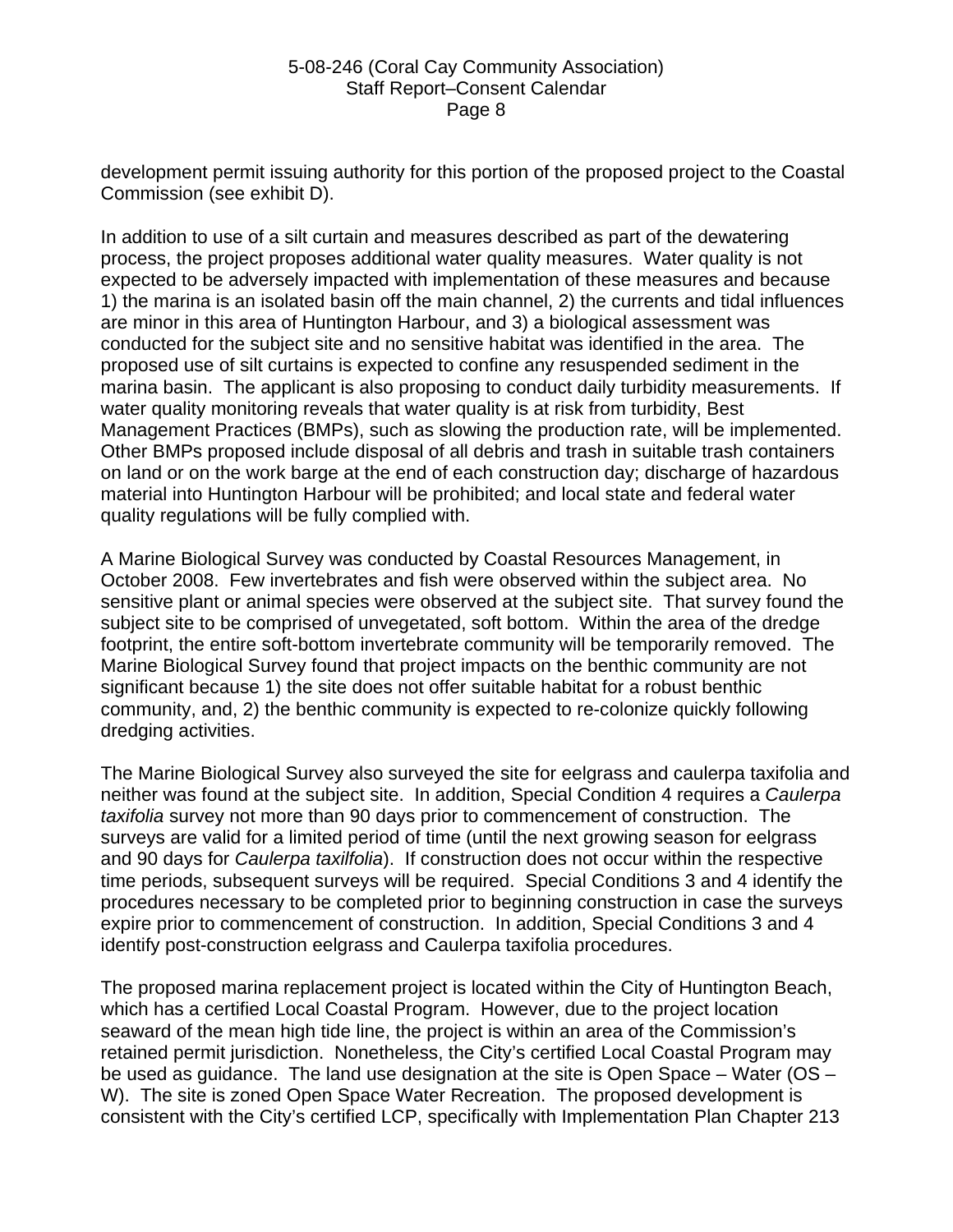Open Space District, which allows marinas as a use in this district.

The subject site is in Huntington Harbour. The proposed marina is a replacement in kind of the floats of an existing marina and is similar in function to the other boat dock/marina development within Huntington Harbor. The majority of harbor front, residential development in Huntington Harbour is surrounded by private recreational boat docks/marinas. The proposed marina project is similar in function to other docks associated with residential development in the vicinity. The marina boat docks will be used solely for boating recreation purposes. Pump out facilities available to the general public are located at Peter's Landing (approximately ½ mile northwest of the site), Harbor Master/Sheriff's station located within Sunset Aquatic Park (approximately 1  $\frac{1}{2}$  mile northeast of the site), and Huntington Harbor Yacht Club (approximately ½ mile southeast of the site). The proposed development is consistent with past Commission actions in the area. Thus, as conditioned, the proposed marina replacement will have no adverse impact on coastal access or resources in the project vicinity, and is consistent with the Chapter 3 policies of the Coastal Act.

## **B. PUBLIC ACCESS**

The proposed development will not affect the public's ability to gain access to, and/or to use the coast and nearby recreational facilities. Therefore, the development, as conditioned, conforms with Sections 30210 through 30214, Sections 30220 through 30224, and 30252 of the Coastal Act.

# **C. WATER QUALITY**

The proposed development has a potential for a discharge of polluted runoff from the project site into coastal waters. The development, as proposed and as conditioned, incorporates design features to minimize the effect of construction and post construction activities on the marine environment. These design features include, but are not limited to, the appropriate management of equipment and construction materials and for the use of post construction best management practices to minimize the project's adverse impact on coastal waters. Therefore, the Commission finds that the proposed development, as conditioned, conforms with Sections 30230 and 30231 of the Coastal Act regarding the protection of water quality to promote the biological productivity of coastal waters and to protect human health.

# **D. LOCAL COASTAL PROGRAM**

Coastal Act section 30604(a) states that, prior to certification of a local coastal program ("LCP"), a coastal development permit can only be issued upon a finding that the proposed development is in conformity with Chapter 3 of the Act and that the permitted development will not prejudice the ability of the local government to prepare an LCP that is in conformity with Chapter 3. An LCP for the City of Huntington Beach was effectively certified in March 1985. However, the proposed development is occurring within an area of the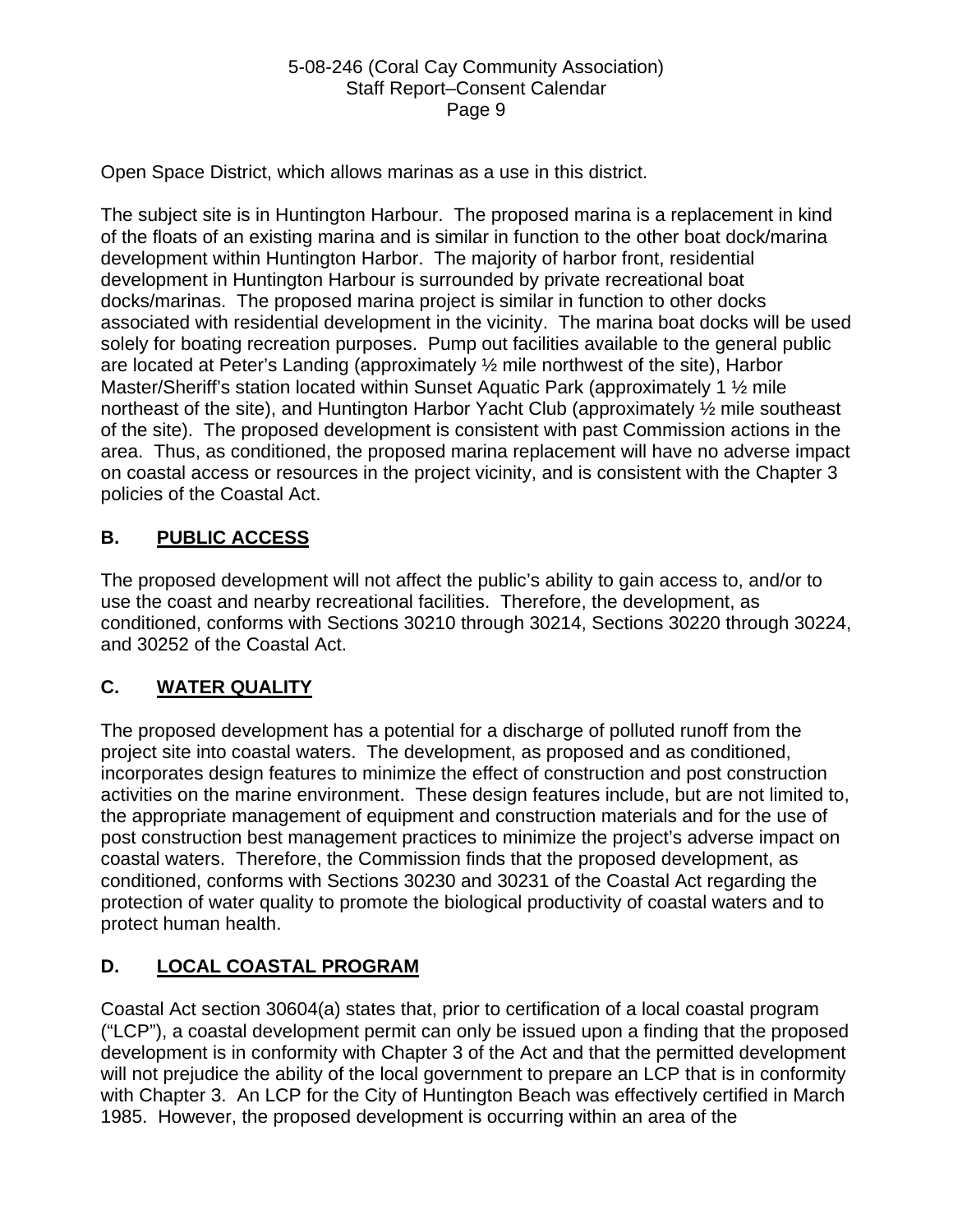Commission's original permit jurisdiction, due to the project location seaward of the mean high tide line. Consequently, the standard of review is the Coastal Act and the City's LCP is used only as guidance. As conditioned, the proposed development is consistent with Chapter 3 of the Coastal Act and with the certified LCP for the area.

## **E. CALIFORNIA ENVIRONMENTAL QUALITY ACT**

As conditioned, there are no feasible alternatives or additional feasible mitigation measures available that would substantially lessen any significant adverse effect that the activity may have on the environment. Therefore, the Commission finds that the proposed project, as conditioned to mitigate the identified impacts, is the least environmentally damaging feasible alternative and can be found consistent with the requirements of the Coastal Act to conform to CEQA.

5-08-246 CoralCay Marina Cnst 1.09 mv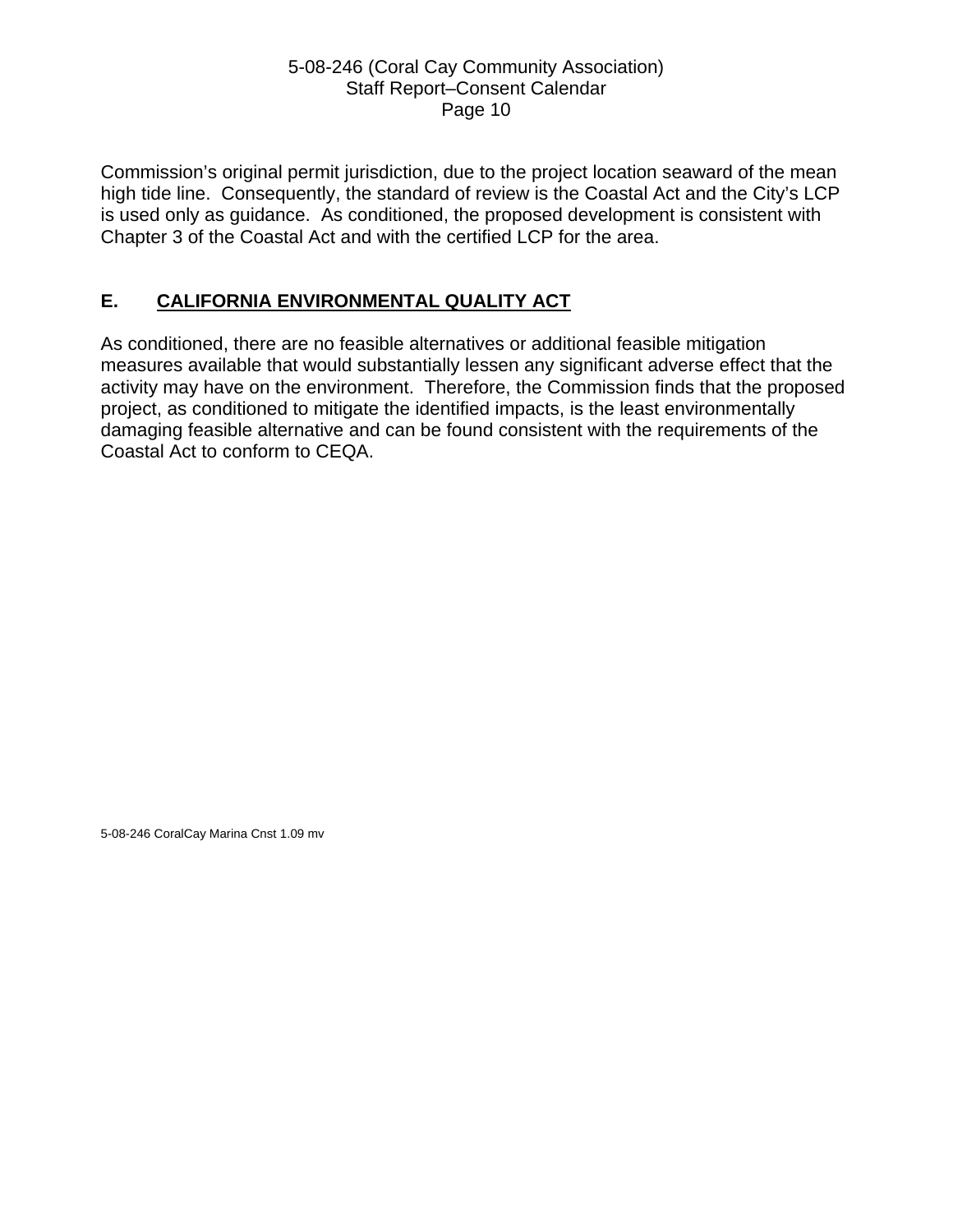

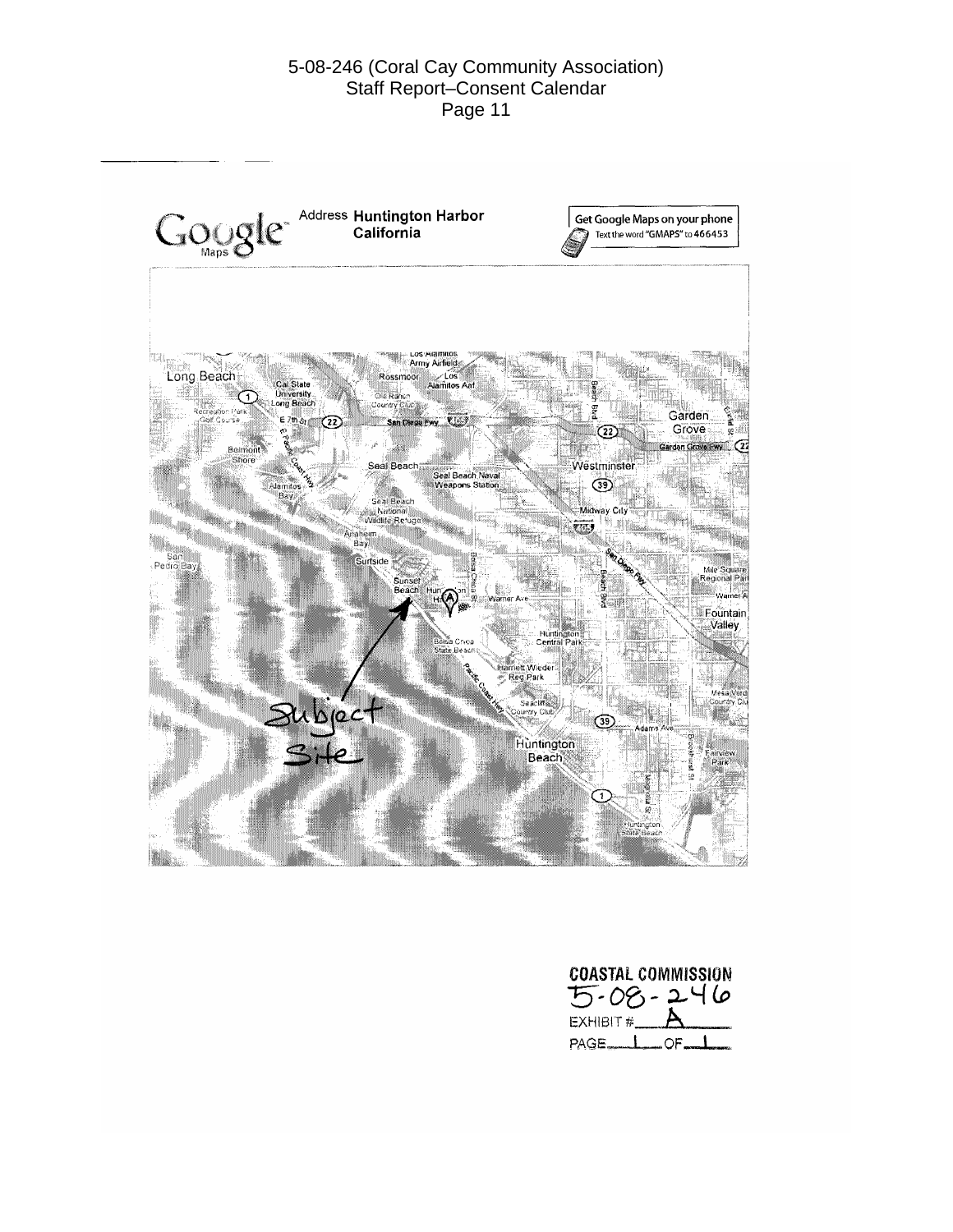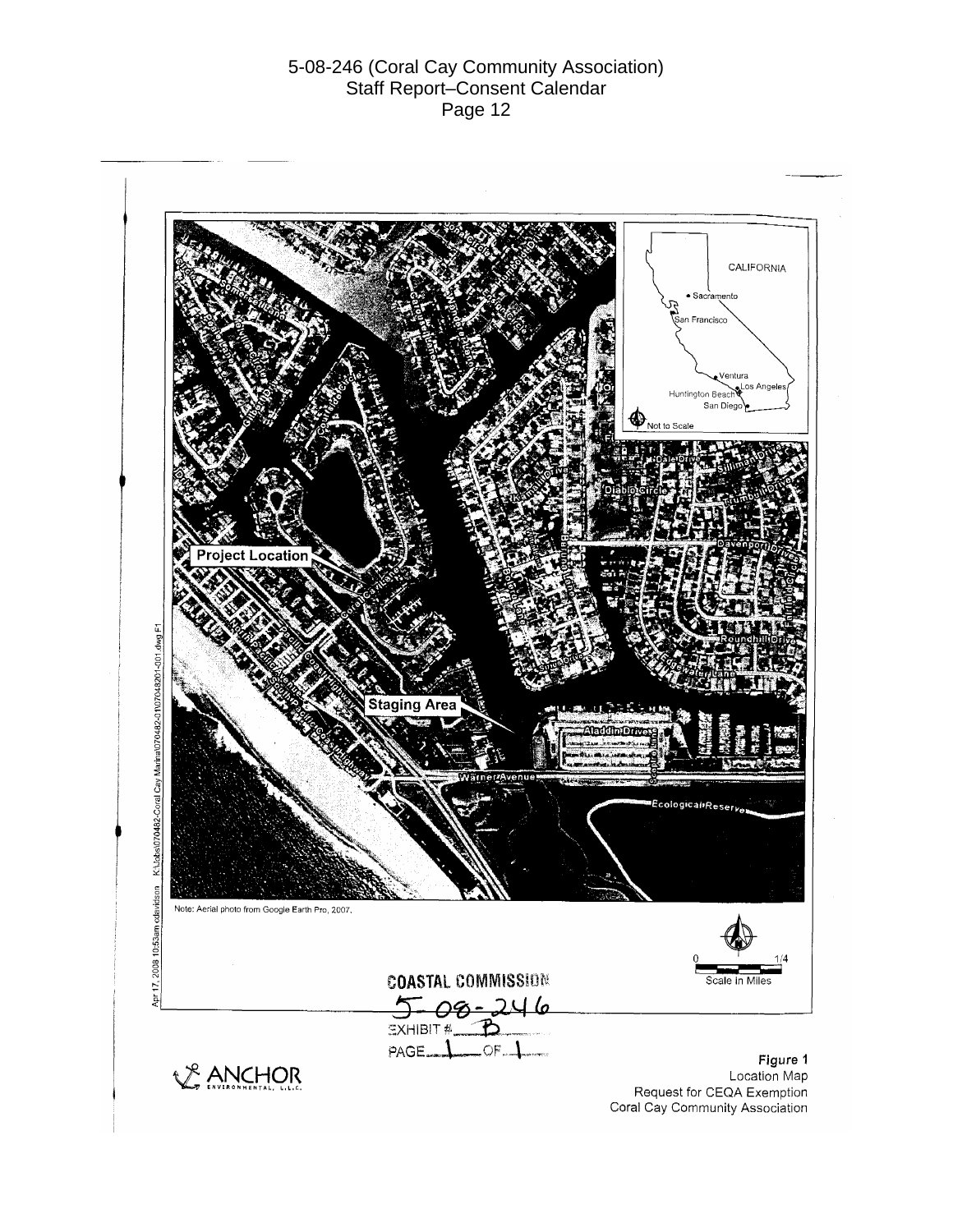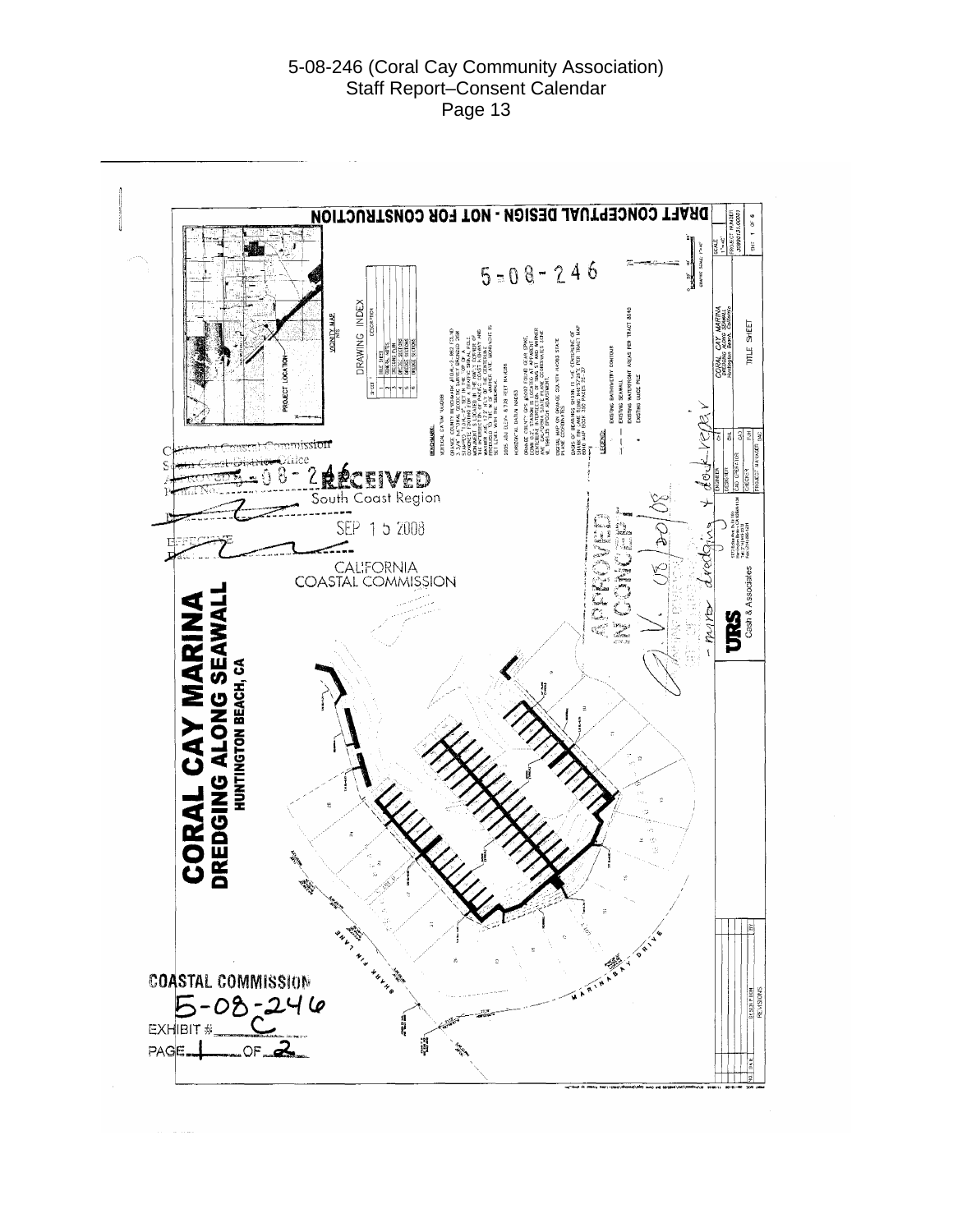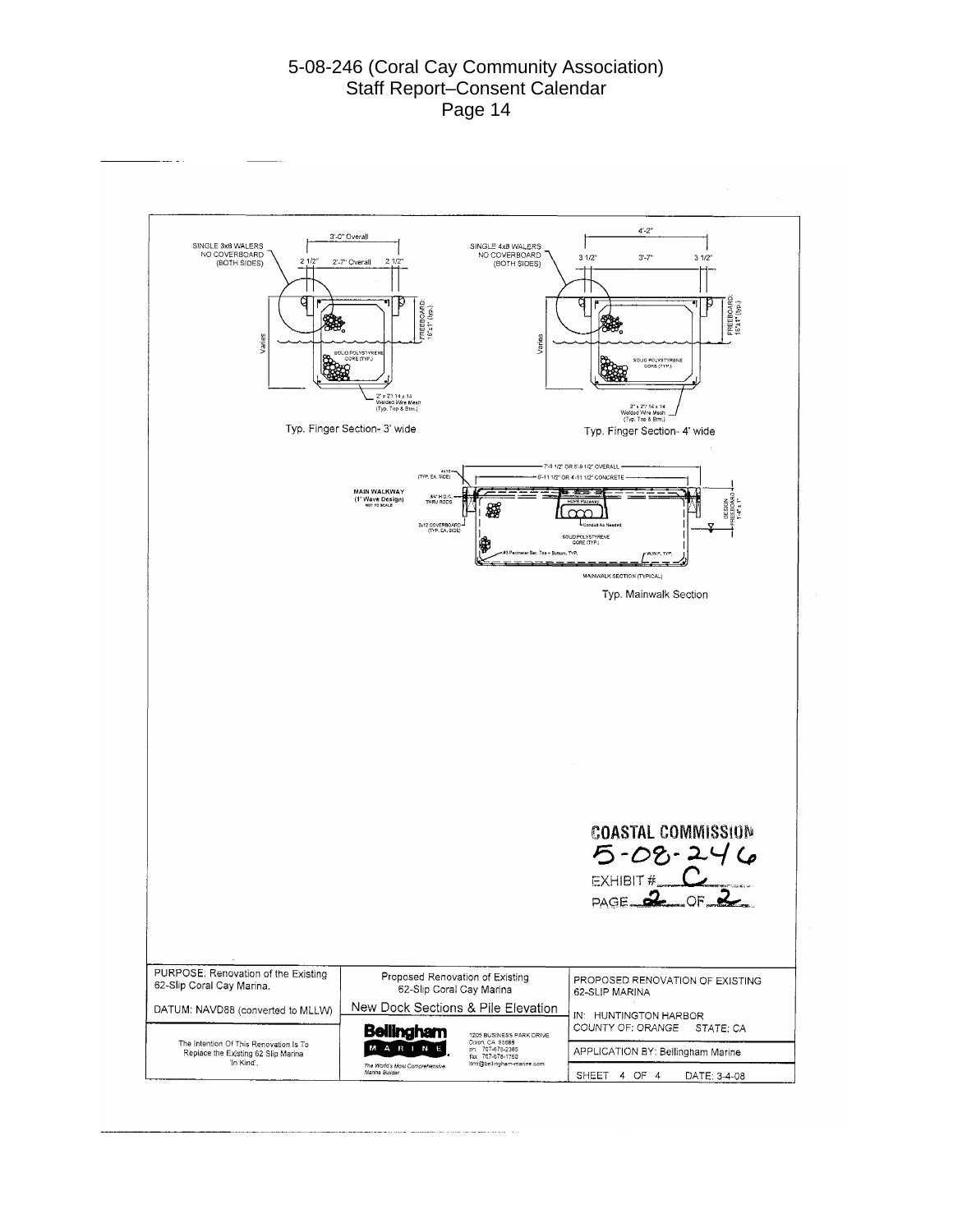Page 1 of 1

From: Villasenor, Jennifer [JVillasenor@surfcity-hb.org] Sent: Thursday, October 23, 2008 5:28 PM To: Lennie Rae Cooke Subject: RE: Coral Cay Community Association CDP Lennie Rae,

Thank you for your email. The City of Huntington Beach authorizes permit issuance for the entire project (as referenced below) to the Coastal Commission. Please let me know if you have further questions. In addition, please feel free to give my contact information to Coastal Commission staff if they wish to speak to someone from the City directly.

#### Jennifer Villasenor

City of Huntington Beach **Planning Department**  $(714)374 - 1661$ 

From: Lennie Rae Cooke [mailto:lrcooke@anchorenv.com] Sent: Wednesday, October 22, 2008 10:37 AM To: Villasenor, Jennifer Subject: Coral Cay Community Association CDP

Good morning, Jennifer.

We have applied to the Coastal Commission and have received a request for additional information from them. One of the items requested needs to be provided by the City. Apparently, when we changed from open ocean to upland disposal, we triggered the need for a permit from the City since the dewatering location is located within the City's jurisdiction (under it's approved Local Coastal Program).

The staff analysist at the Coastal Commission as asked:

The proposed dewatering location (per photo labeled "Figure 1, Location Map, Request for CEQA Exemption, Coral Cay Community Association) is located within an area where the coastal development permit issuing authority lies with the City of Huntington Beach. In order to process the coastal development permit application as a single permit application processed solely by the Coastal Commission, please submit written approval from the City of Huntington Beach ceding permit issuing authority for this entire project to the Coastal Commission.

Will you be able to provide the written approval ceding permit issuing authority for the entire project to the Coastal Commission?

Thanks very much.

a la característica

Lennie Rae Cooke **Anchor Environmental** 28202 Cabot Road, Suite 425 Laguna Niguel, California 92677 Direct: 949.347.2784 Cell: 760.473.9973

**COASTAL COMMISSION**  $5 - 08 - 246$  $EXHIBIT \# D$  $PAGE$ <sub> $-1$ </sub>OF<sub> $-1$ </sub>

file://L:\PROJECTS\Bellingham Marine\Coral Cay Community Association Maintenance... 11/11/2008